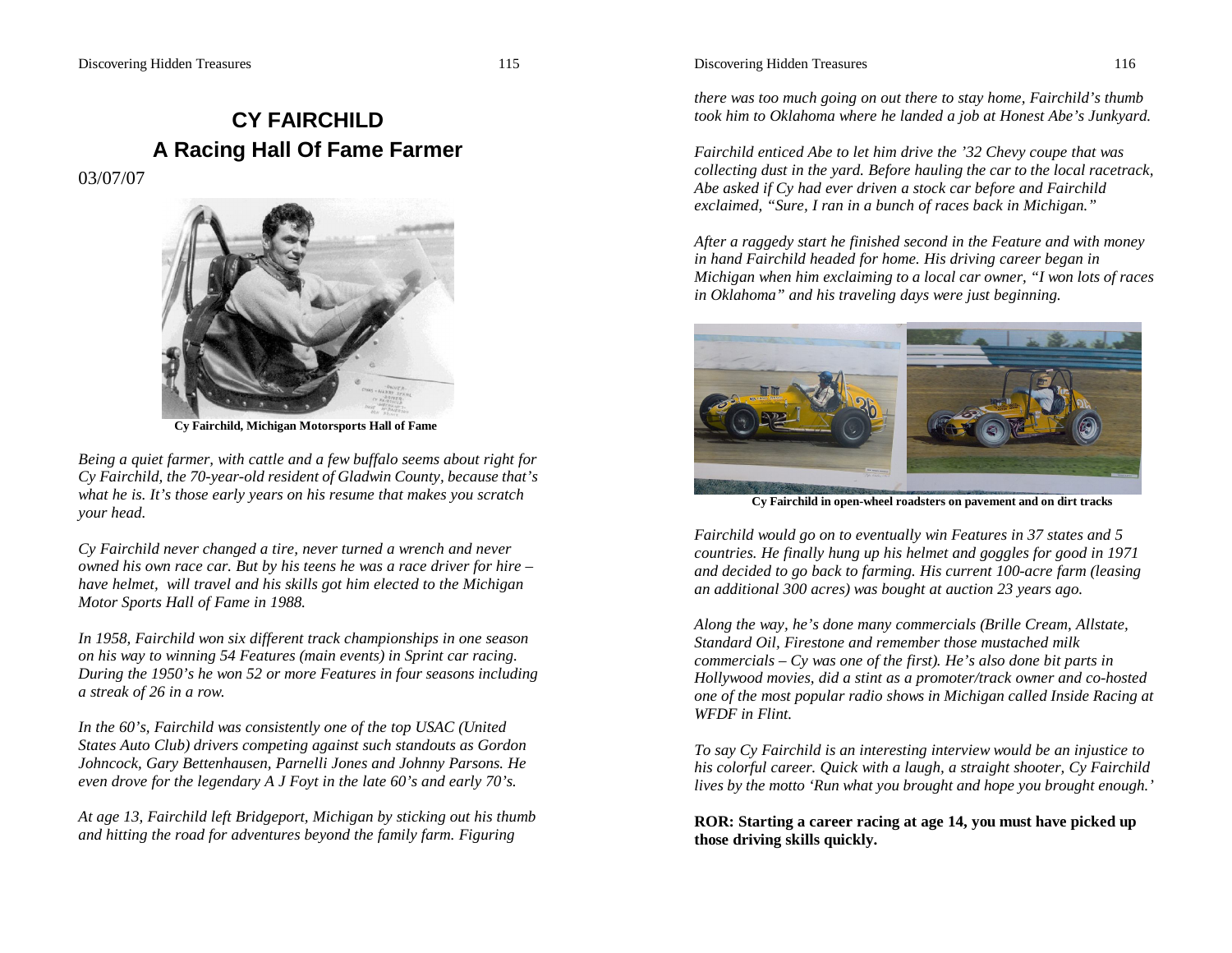#### Discovering Hidden Treasures 117

**Cy:** My dad always said, 'if you're running your mouth you're not learning.' So I watched and listened and studied my opponents. I walked every inch of every track I ever raced at including Daytona and the Indianapolis Speedway. I learned fast or I didn't eat.

## **ROR: When you returned to Michigan who did you drive for?**

**Cy:** I told Clair Jackson about my great driving feats in Oklahoma and he must have been impressed. He put me in his stock car and I won the Feature at Dixie Speedway, which back in the late 40's and 50's was one of the greatest racetracks in America. Clair fired me the next week (I crashed) for abusing his equipment. I thought winning was more important than trying to save the equipment. Then Larry McCloskey asked me to drive one of his cars and we won a bunch of championships.

## **ROR: Have you ever had an embarrassing moment in racing?**

**Cy:** My Dad had heard from the neighbors that I had been racing and when he asked me about it I had told him 'no way, I don't know where you've been hearing that stuff.' Well that was a big mistake (laughing) – you didn't lie to my father. After the 3rd Feature I won at Dixie Speedway, when the checkered flag dropped, my Dad came down to the winner's circle and gave me a whipping right in front of the grandstands. That story made the rounds for years. I loved my dad – he taught me a lot about life but he just didn't understand – I had to race.

## **ROR: Your dad didn't approve of you being a race driver?**

**Cy:** In 1952 (age 16) I paid cash for a brand new Lincoln but my dad and all the other farmers around thought I was a bum – no steady job – no paycheck. I could make more in one night then all of them put together in a month but I was still a bum.

## **ROR: Obviously times got better.**

**Cy:** Oh yeah, everyone's attitude eventually changed. Open wheel racing was my life – USAC was it – they had the premier drivers and the best races. I could win more money in a 100-lap sprint race than going 500 miles in a Grand National race (the precursor to NASCAR).

## **ROR: When did NASCAR get so big?**

**Cy:** They started building new tracks – the super speedways. Then the baseball strike came along. Network TV started putting on Winston Cup Discovering Hidden Treasures 118

races as a replacement and they discovered they were getting better ratings, drawing a bigger audience than baseball ever did. That's when it really took off.

# **ROR: You had a shot at qualifying at the Daytona 500 and the Indy 500 in the same year (1969) but you never made the show. What happened?**

**Cy:** Mechanical problems, bad driving, rain delays; you name it (laughing). I got caught in a transitional period. Rear engine cars were coming in and sponsors wanted veteran drivers. Then when I got some experience they wanted younger drivers. I had several what I call 'kiss and miss' contracts.

## **ROR: Did you ever say to yourself – this is nuts?**

**Cy:** Yes, the day I quit racing. I had already come back from several bad accidents. I had some money saved up and thought the time was right to hang it up. No regrets – racing was very good to me and I don't really miss it.

## **ROR: Did you ever have any fear out on the racetrack?**

**Cy:** To be honest I've never been afraid of anything. Butterflies, yes, from that adrenaline rush. For a long time, we never had 4-wheelers or snowmobiles around the farm. If I'm on something, my brain is shortwired to go wide open. I've toned it down a bit now though.

## **ROR: You owned Tri-City Speedway for a while in the 80's?**

**Cy:** Three of the most miserable years of my life. I'm not a promoter – everyone would come whining to me about getting bumped. I'd tell'em to get back out there and race – stop complaining. Back in the day, you moved over or got moved. I'd never make it in racing these days.

## **ROR: After racing you got into the cattle and buffalo business. Why buffalo?**

**Cy:** I've always thought they were fascinating and I like to watch them run around. I'll get up in the morning, sit with my cup of coffee and watch my buffalo roam.